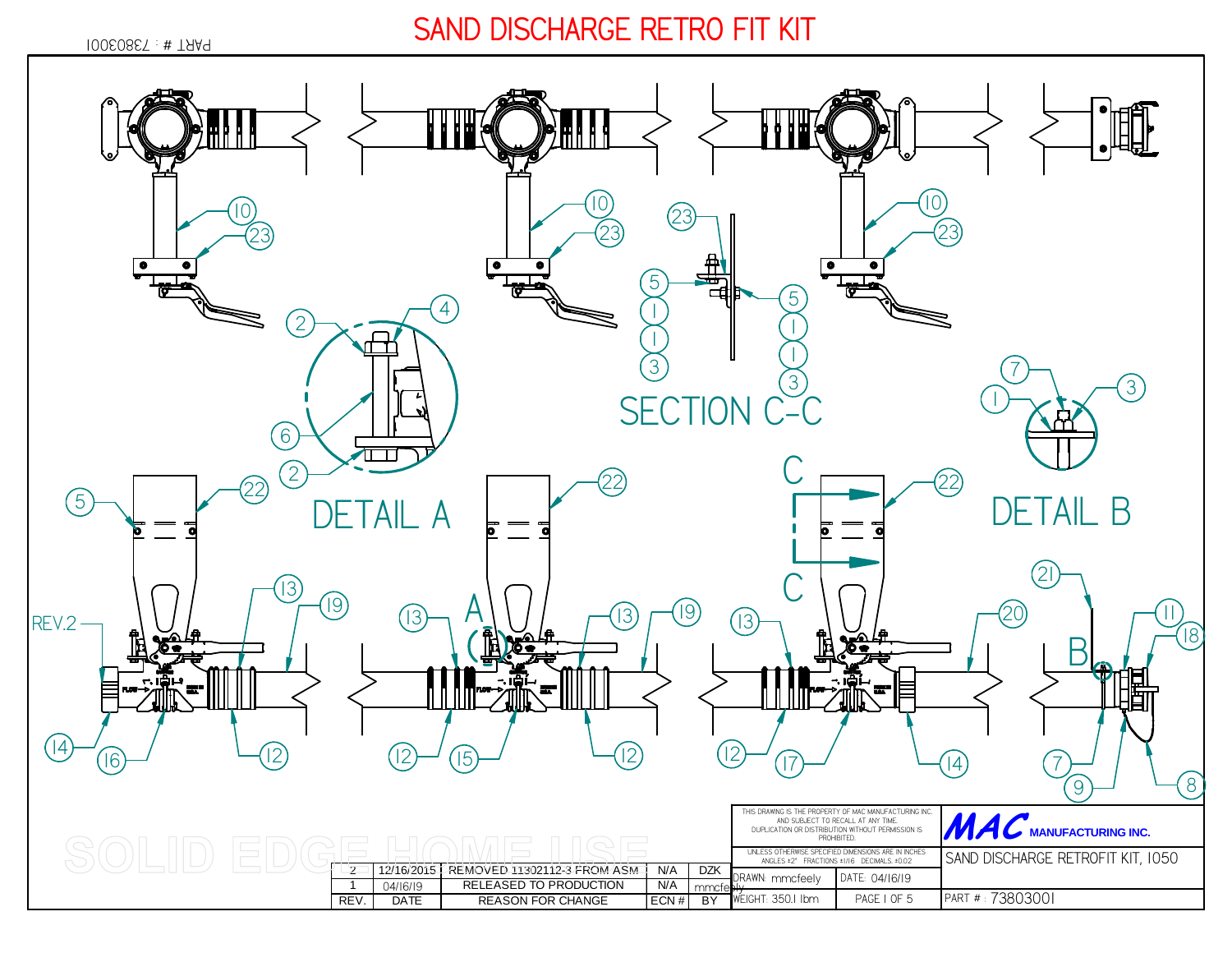*73803001* PART # :

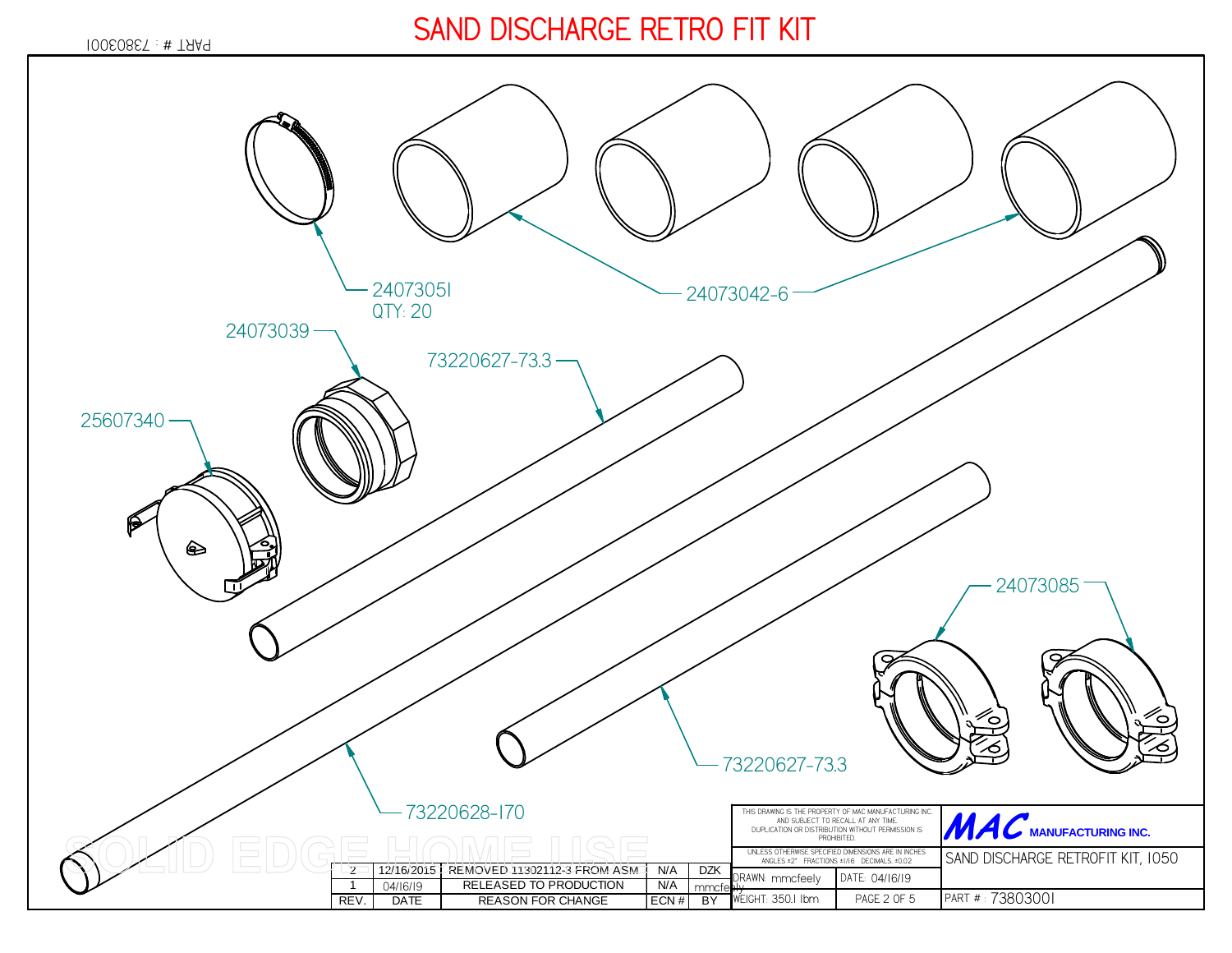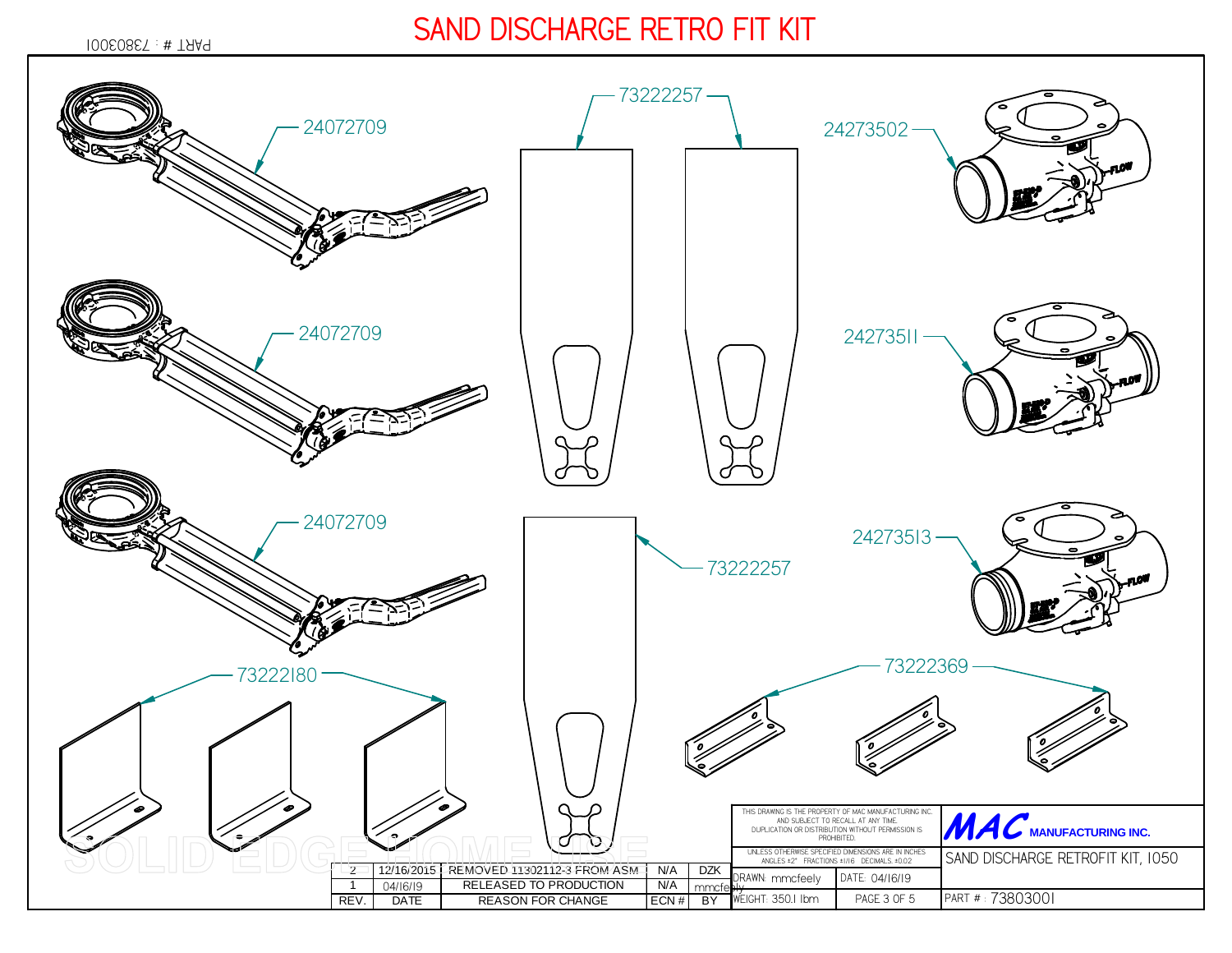